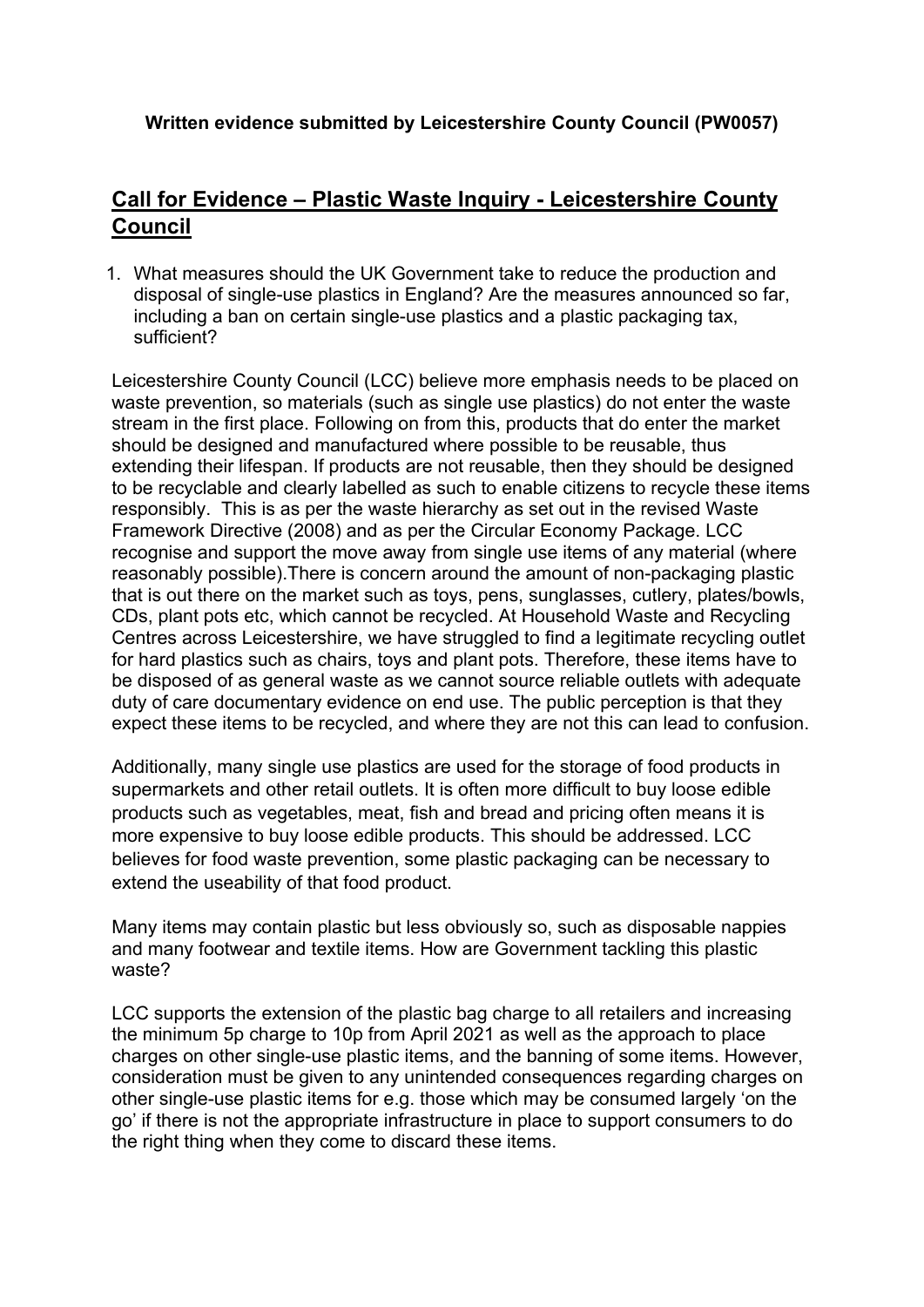Furthermore, simply concentrating on single-use plastic is unhelpful when the available alternatives are single-use other materials that are an equally poor use of resources and can often give rise to similar disposal issues, such as biodegradable and compostable plastics where there is a lack of infrastructure for treating them. Some alternative materials may also have a more detrimental effect on the environment for example regarding carbon impact.

2. How should alternatives to plastic consumption be identified and supported, without resorting to more environmentally damaging options?

Alternatives to plastic consumption ideally would be subject to a full life-cycle analysis to ensure the identified alternatives to plastic consumption are not more environmentally damaging than current processes.

LCC considers waste prevention through reuse targets should be further prioritised as implementing these from 2025 suggests a lack of urgency risking a lack of public momentum around waste prevention.

If reuse targets were introduced this would have a subsequent impact on the amount of material available for recycling and a need for updated targets. This all links up with the extend producer responsibility (EPR) and packaging. Another supporting measure could be the introduction of good design brand or mark which would indicate that a product or item has been suitably designed to facilitate reuse, minimise waste, carbon friendly and be recyclable.

To fully realise the Circular Economy, it is important that the option for reusable/refillable items is made available to all consumers, regardless of their income. Due to their limited market share, many of these items and services are currently comparatively expensive in terms of the upfront cost and are therefore beyond the reach of or not easily accessible (given limited availability) to residents on low incomes. This perpetuates the issues of inequality which the Government should look to address in its ambition to shift to a Circular Economy. LCC recommends that funding realised from EPR is used to re-invest in mechanisms which make reusable/refillable items and services affordable and accessible for everyone.

Furthermore, the durability and longevity of many plastic products make them particularly well-suited to reuse as long as sustainable and economically viable endof-life disposal options for these plastics are available.

3. Is the UK Government's target of eliminating avoidable plastic waste by 2042 ambitious enough?

LCC would like to see avoidable plastic waste eliminated as soon as possible given that the UK Government has declared a climate emergency and the disposal of single use plastic waste can often lead to increased release of greenhouse gases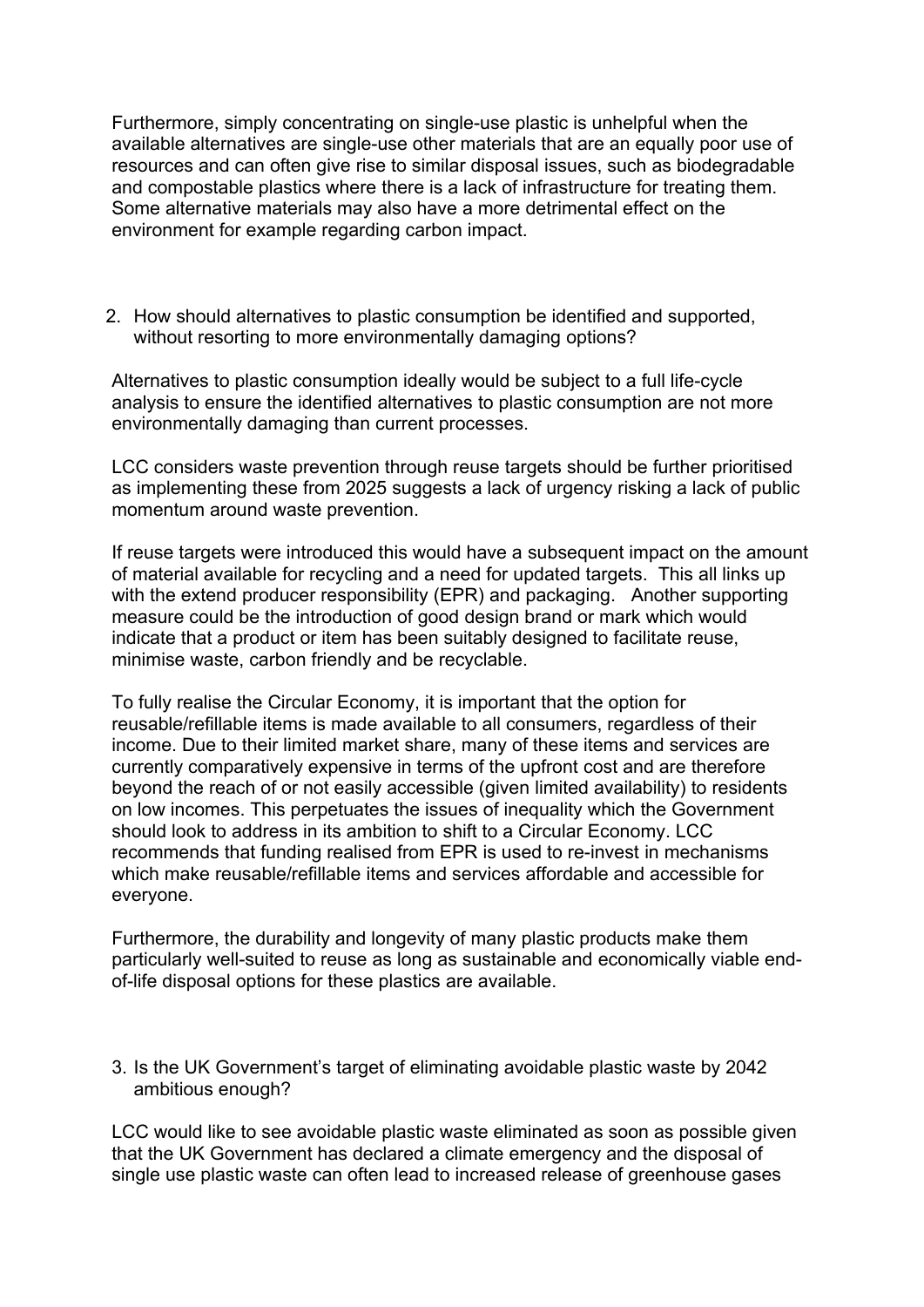(thus contributing to rising global temperatures) as well as problems for marine animals and other wildlife.

A road map should be developed following analysis of differing product and market segments. This should then be broken down with earlier targets for elimination of plastic waste in segments where technical solutions already exist. This way early wins could be realised (e.g. as per straws and cotton buds) and research and development capability can be channelled to segments to facilitate delivery of the roadmap timescales.

4. Will the UK Government be able to achieve its shorter-term ambition of working towards all plastic packaging placed on the market being recyclable, reusable or compostable by 2025?

LCC would suspect that this is not on track as there are several issues to be addressed. Firstly, the legislative and governance framework to support ambition is still unclear. Industry is unlikely to act without clarity/certainty. Secondly, even if the Government achieves this ambition it will be a hollow one as many products or packaging items can be technically recyclable, but the recycling infrastructure is not there to support this recycling of these items. Film and black plastic items are examples of this. Lastly, there does not appear to be any analysis of the wider impact of measures to achieve this as more compostable items could adversely affect the ability to recycle non-compostable items (they become a contamination) or items are enhanced/changed to become easily reusable but then end up being used once and the disposed of or the changes made mean they may not now be able to be recycled. Many plastic items are reusable now but are not reused due to cost or perceived or existing regulatory barriers (e.g. around food hygiene/handling).

So, LCC do have concerns that even if this ambition is achieved it may not have the desired result of reducing our environmental impact.

5. Does the UK Government need to do more to ensure that plastic waste is not exported and then managed unsustainably? If so, what steps should it take?

Recyclable material including plastics is an extremely valuable resource and a competitive marketplace operates worldwide. For materials exported outside the UK, LCC is legally required to report the last facility in the UK where the material was treated and LCC also reports final destinations where we have that information. The Resources and Waste Strategy makes reference to increasing the UK infrastructure, tackling waste crime, improved quality of plastics through the Basel and Stockholm conventions, creating a level playing field between accredited domestic reprocesses and exporters and tighter monitoring of waste exports.

As already stated above, the domestic market does not have sufficient capacity to process and support recycling of the existing material sold in the UK. There is also uncertainty as to the future volume of plastic that is likely to be produced and the